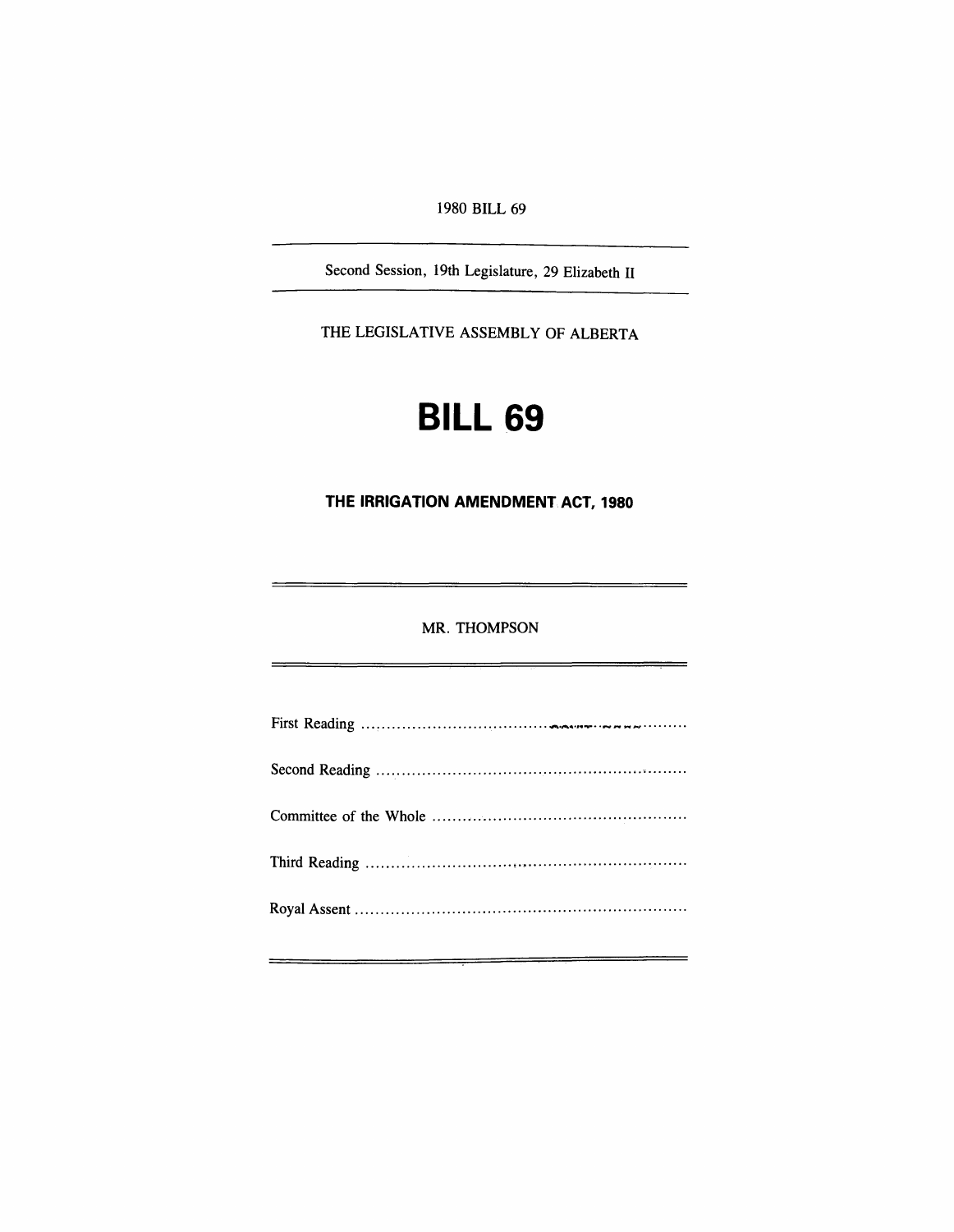Bill<sub>69</sub> *Mr, Thompson* 

# **BILL 69**

1980

## **THE IRRIGATION AMENDMENT ACT, 1980**

*(Assented to* , 1980)

HER MAJESTY, by and with the advice and consent of the Legislative Assembly of Alberta, enacts as follows:

- *1 The Irrigation Act is amended by this Act.*
- *2 Section* 2(1) *is amended by adding the following after clause* 13:

13.1 ~'Land Compensation Board" means the Land Compensation Board constituted under The Expropriation Act;

*3 Section* 29 *is amended by renumbering it as section* 29(1) *and by adding the following after subsection* (1):

(2) Notwithstanding subsection (1), an officer or director of a company that is authorized to carry on business in Alberta is qualified

- (a) to be nominated and elected to the board,
- (b) to be appointed to the board, or
- (c) to remain as an elected or appointed member of the board,

if the company meets the requirements of section 31(2) and if, at the time of the nomination, election or appointment, the company consents in writing to the nomination, election or appointment, as the case may be, and the officer or director meets the requirements of subsection  $(1)(b)$ ,  $(c)$  and  $(d)$ .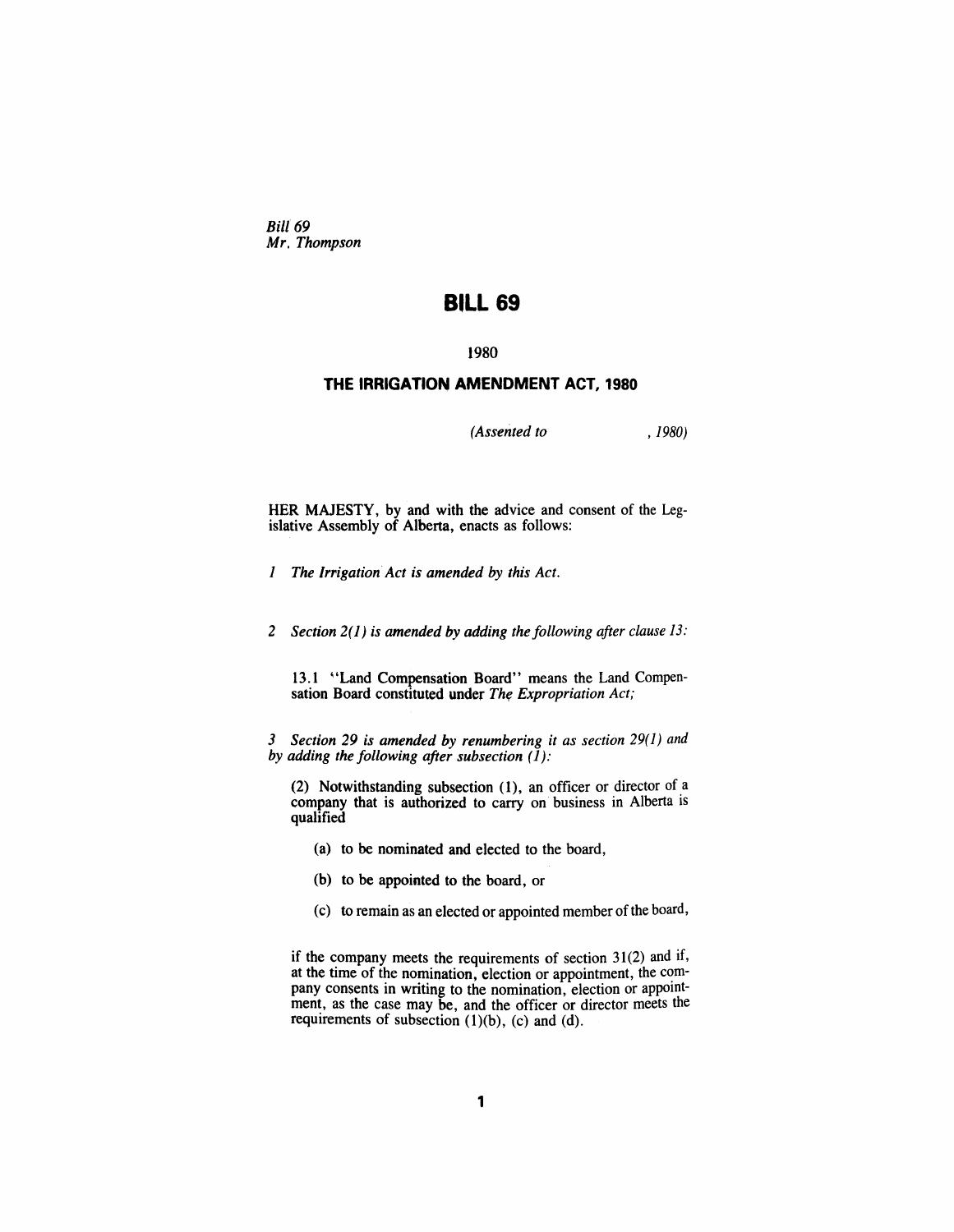### **Explanatory Notes**

- 1 This Bill will amend chapter 192 of the Revised Statutes of Alberta 1970.
- 2 Definition.
- 3 Section 29 presently reads:

*29 A person is not qualified to be elected as or remain as an elected member of the board of a district unless he is* 

- *(a) a water user of the district,*
- *(b) able to read and write in the English language,*
- *(c) a resident of Alberta,*

*(d) not indebted to the district for any amount shown on the collector's roll for more than one calendar year immediately preceding the year in which he is elected,* 

*(e) in a district in which there are electoral districts, a water user in respect of land in the electoral district for which he is elected, where the election of directors is to be or was by electoral districts, and* 

*if) not otherwise disqualified under section 30 or* 31 .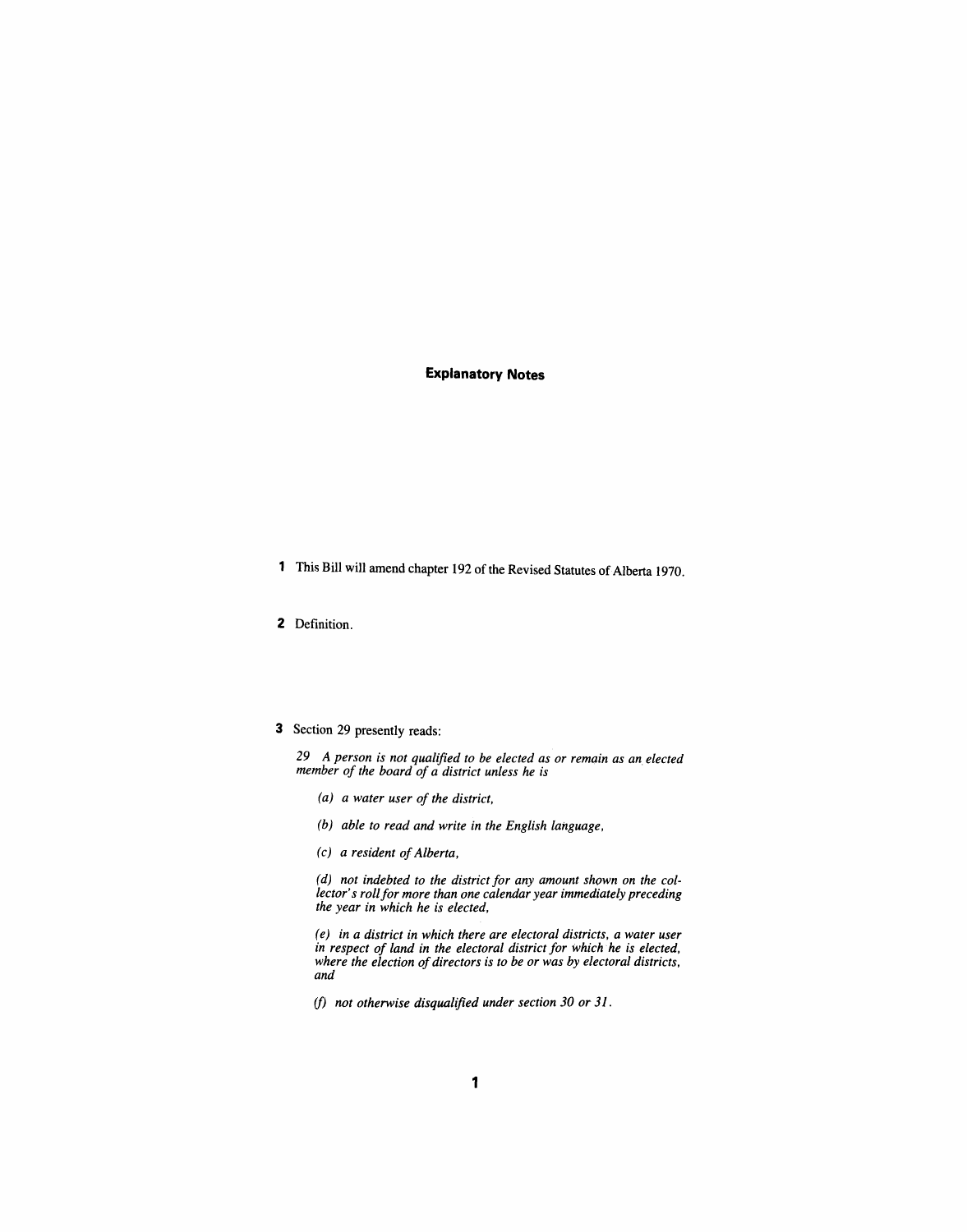#### *4 Section* 31 *is amended*

( *a) by repealing clause (b) ..* 

*(b) by renumbering section 31 as section 31(1) and by adding the following after subsection* (1):

(2) An officer or director consented to by a company under section 29(2) may not be nominated, elected or appointed to or remain as an elected or appointed member of, a board, if the company

(a) is not or ceases to be a water user of the district;

(b) in a district where there are electoral districts, ceases to be a water user in respect of land in the electoral district where the person is elected;

(c) is or becomes indebted to the district for any amount shown on the collector's roll for more than one calendar year;

(d) is a party to or has a pecuniary interest, whether direct or indirect, in a subsisting contract with the board of the district under which money of the district is payable or may become payable for any work, service, matter or thing unless the contract is excluded under section  $30(2)(a)(ii)$ , (b), (c), (d), (e), (f) or (g);

(e) makes use of information that is obtained through an officer or director described in section 29(2) who is a member of a board and that is not available to the public generally, to make a profit either directly or indirectly;

 $(f)$  ceases to be authorized to carry on business in Alberta;

(g) has its certificate of incorporation or its certificate of registration, under *The Companies Act,* suspended, revoked or cancelled;

(h) is the subject of a winding up order made by a court;

(i) is in the hands of a liquidator or receiver appointed by a court;

(j) resolves to voluntarily wind up its affairs.

*5 Section* 33(2) *is amended by adding"* , or" *at the end of clause (d) and by adding the following after clause (d):* 

(e) in respect of a member described in section 29(2), on any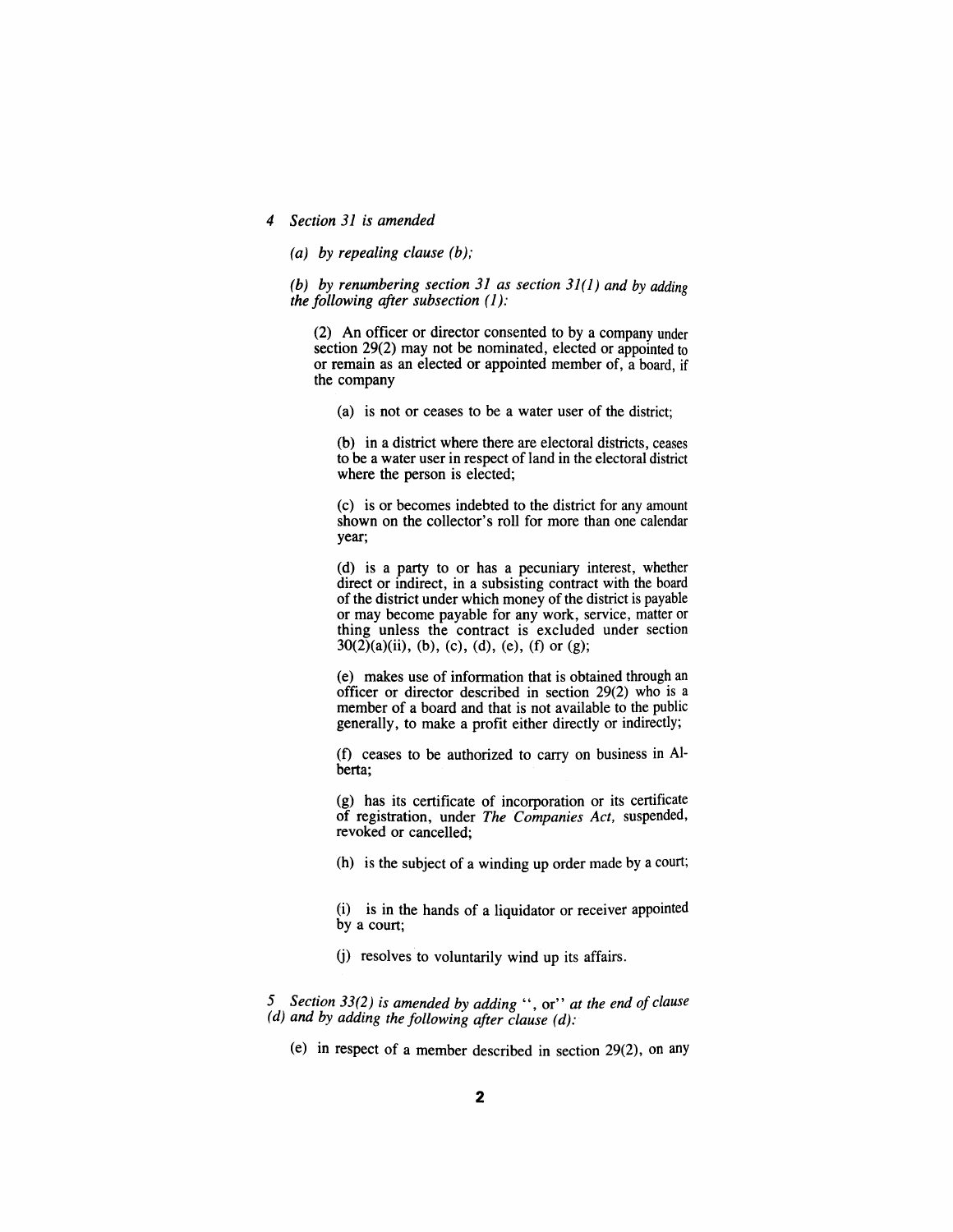#### 4 Section 31 presently reads:

*31 A person is not qualified to be elected or appointed or* to *remain a member of the board if he* 

*(a) is convicted under this Act of making a false statement in his acceptance of nomination, or* 

*(b) is convicted of an indictable offence, until a period of three years has elapsed after his conviction, or* 

*(c) makes use of specific information gained through his position as a member of a board and not available to the public generally to make a personal profit either directly or indirectly, or* 

*(d) absents himself, without being authorized by resolution of the board to do so, from three consecutive regular monthly meetings of the board.* 

5 Section 33(2) presently reads:

*(2) A member of the board shall not vote in the board*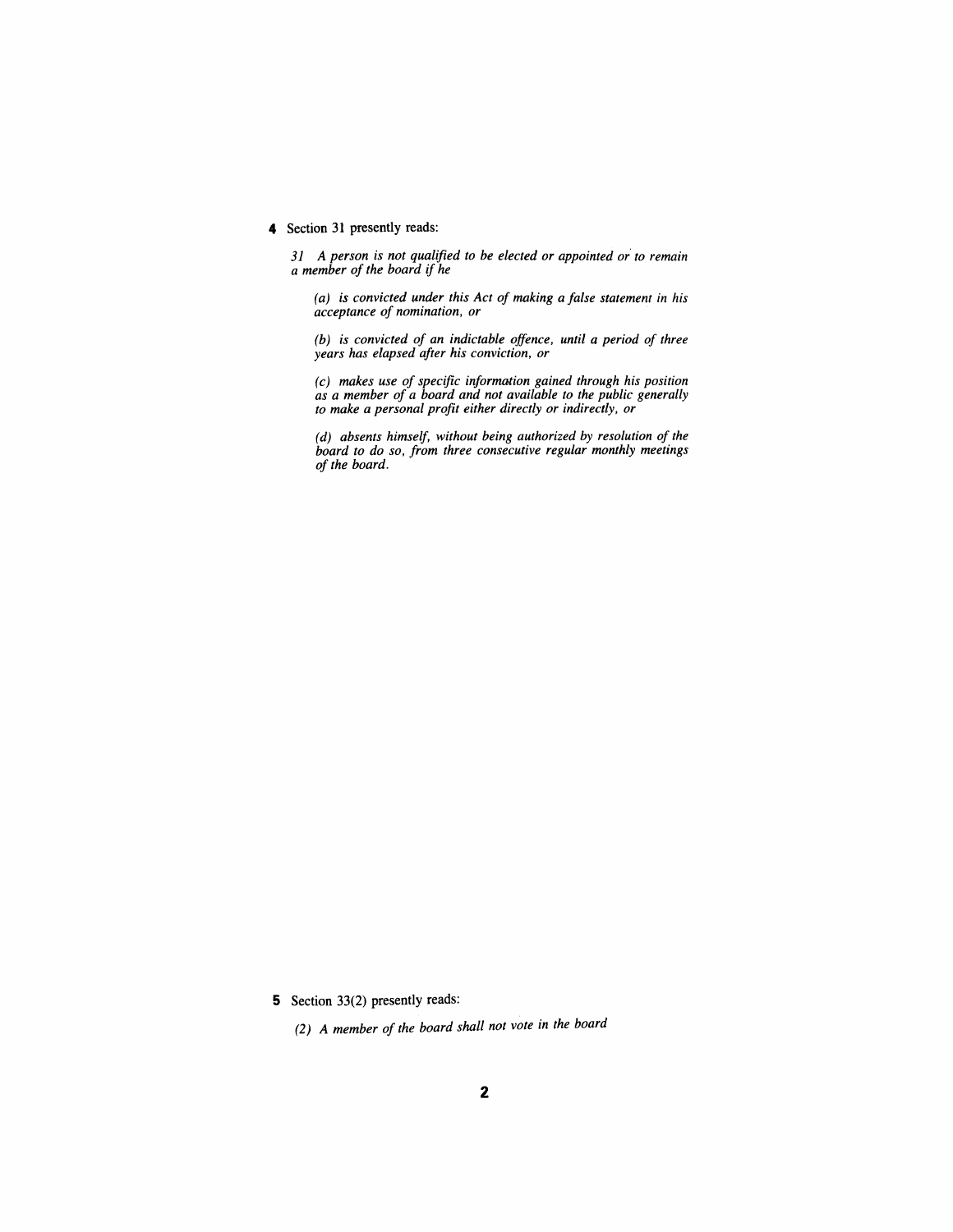question that relates specifically or substantially to the company that designated him and is not of general application to the district.

*6 Section* 35 *is amended* 

*(a) in subsection* (4) *by striking out* "section 31, clause (c)" *and substituting* "section 31(1)(c)";

*(b) by adding the following after subsection* (4):

(4.1) If a judge declares a director disqualified because of a breach of section 31(2)(e), he may order the company that consented to the officer or director under section 29(2) to pay any profit so made to the board.

7 *In the following provisions* "Public Utilities Board" *is struck out wherever it occurs and* "Land Compensation Board" *is substituted:* 

section 132(h); section  $172(6)$ ; section 173(1), (4) and (5); section 175(1), (2), (3), (4), (6) and (8); section  $176(1)$  and  $(2)$ ; section 177(2).

*8 This Act comes into force on the day upon which it is assented to.*